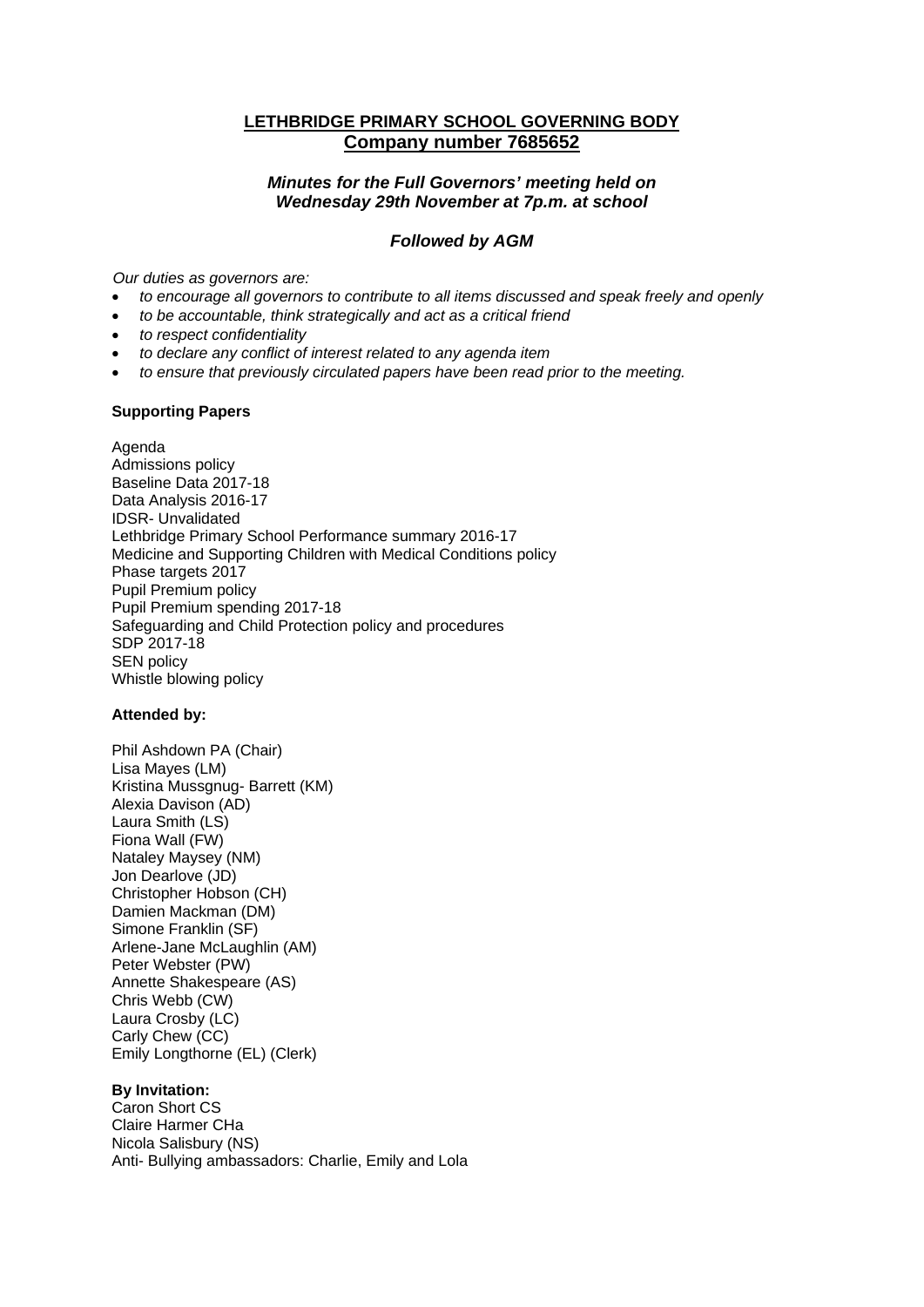## **Apologies received from:**

Terasa Beach (TB) Tara Moran (TM) Hayley Jackson (HJ)

#### **1) Apologies and declarations of Interest**

PA welcomed everyone to the meeting. He introduced himself to the Anti-Bullying Ambassadors. Apologies were received and accepted from Tara, Terasa and Hayley.

### **2) Meeting with Anti-Bullying Ambassadors**

PA thanked Charlie, Emily and Lola for coming to the meeting. The Anti-Bullying Ambassadors showed the governors a Powerpoint presentation informing them of their training and activities they do, including parachute games and giving stickers to children who play nicely in EYFS/KS1, face painting and biscuit making for Children in Need. They explained what they want to do next is find activities for KS2 children. They asked if the governors had any questions.

PA thanked them for their informative presentation and asked what they liked best about the role. Lola and Emily both said that they like playing games with the younger children.

PA asked what made them want to become an Anti-Bullying Ambassador. Charlie said he was asked to do it and thought it sounded important.

KM asked Charlie if it is difficult to talk to children older than he is, for example if they see unkind behaviour at playtime, and what would they do if they found it difficult. Charlie said he would tell a teacher. KM asked the girls if they found it easier to talk to the KS2 children as they are older. Lola and Emily said that so far they have only worked with the younger children. Nicola Salisbury, the staff lead for the Anti-Bullying Ambassadors said that working with KS2 is their next step. They have built up their confidence working with younger children and they are now trying to organise activities for KS2.

CS reminded governors that they are not there to "police" behaviour, but to provide activities to keep children happy and occupied at playtime.

SF asked how the children reacted to them. The Anti- Bullying Ambassadors replied that the response was good.

CS asked if they were still considering changing their name. NS replied yes as Anti-Bullying Ambassadors is very long and also by having the word bullying in the name it reminds children of bullying. NS says they will change to being the Ambassadors.

LM asked if there was anything staff can do to support them in KS2, perhaps a member of staff be with them to help them start an activity? The ambassador replied yes.

JD asked what do they do to help children being bullied. Charlie replied that they play with them, keep them away from someone that is upsetting them and cheer them up. If necessary, they tell the teacher on duty.

KM asked if they learned anything new at the training. Charlie said he wasn't expecting to play parachute games!

CS asked if there were children from all year groups represented. Emily replied yes, there are ambassadors from year 2 up. NS added that they are nominated by staff, and each class has a representative. They take turns to go out in order to encourage their friends from class to join in and as they get older they will train the year 2s so that it is a rolling program.

FW asked if bullying or behaviour problems are worse in KS2 or harder to deal with. NS replied that as a Year 1 teacher she does not have much experience of KS2 but from her experience KS1 children are very forgiving and problems are quickly forgotten, whereas in KS2 the social dynamic is different; friendships are firmer and therefore more devastating when they fall out. NS said they started in EYFS in order to build the positive relationships and problem solving skills that they will take with them as they grow older. By the time the current EYFS children are in KS2 they will be used to the Ambassadors and know where to go to get support.

CS said that she likes that the Ambassadors choose a buddy to go out with them, she added that her class representative chooses a different child each time so they all get a chance to be involved if they wish.

NS informed governors that the training they attended included Secondary School children and therefore she is very impressed with how they have taken on a big expectation and responsibility. She added that they went around school as a team to face paint every class for Children In Need, where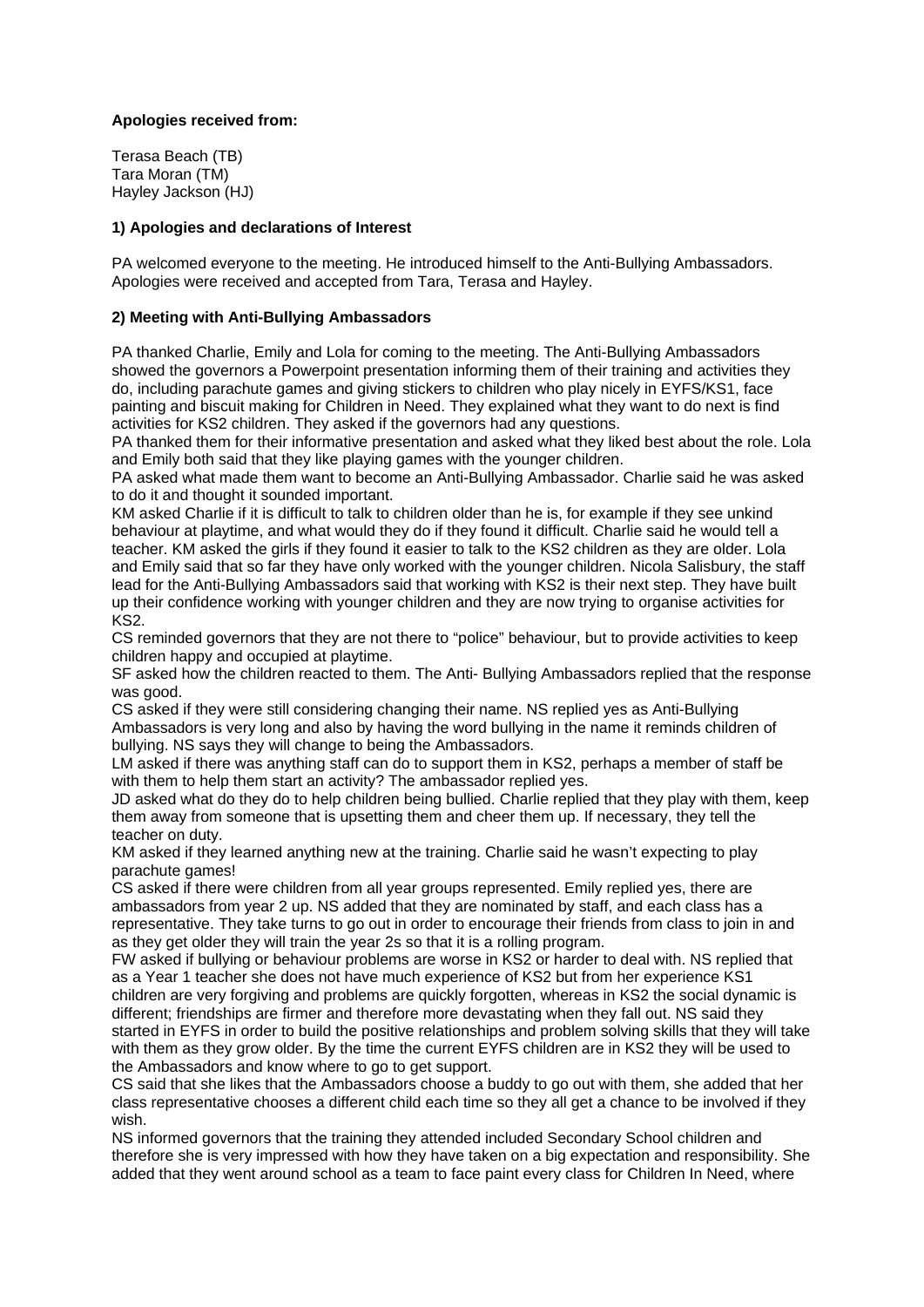they received positive feedback, and made the Powerpoint for this meeting by themselves. NS said she thinks they are doing very well in their role.

PA and the governors thanked the Ambassadors for attending the meeting and informing the Governing Body of their role. The governors gave Charlie, Emily and Lola a round of applause. LM and the governors thanked NS for all her hard work in organising and overseeing them. The governors then relocated to the Staff Room and the Ambassadors and NS left the meeting. PA thanked everyone for attending the meeting and noted that it was a great turn out. PA asked everyone to introduce themselves in case some of the governors had not met before, due to the recruitment of new governors.

## **3) Notification of items for AOB**

Appointment of Vice Chair

### **4) Minutes of Previous Meeting** *held 28.09.17 and 02.11.17*

The minutes were accepted and signed as a correct record of the meeting.

### **5) Matters Arising**

PA asked governors that have not yet returned a Declaration of Interest form or Code of Conduct to get one from EL (Clerk.)

The minutes were amended to reflect the length of the discussion on uniform.

EL had circulated a list of acronyms.

PA had sent a note to governors asking them for link governor preferences and if they would join the Finance and Staffing committee.

EL and TB had compiled a list of statutory polices. PA asked EL to circulate. **ACTION CLERK.** LM has not yet looked into Business Insurance for private car use.

The Prospectus is now on the website. PA asked all governors to read it and check it for any mistakes and that it reflects the ethos of the school. PA asked that if they have any amendments to let LM know. **ACTION ALL.** 

PA has not yet circulated questions from the SIP. **ACTION PA AND CLERK**- Send to Clerk for distribution.

EL has not yet informed link governors and subject leaders of their contact details, as was awaiting finalisation at tonight's meeting of roles. PA said that he wanted make sure all roles were filled and that everyone is happy with the roles they have chosen. He was expecting governors now to wait until after Christmas to get in contact with the subject coordinator.

EL had added "consult on admissions" to the agenda. LM sent a note to governors on Governorhub to explain what they are consulting upon.

## **6) Head Teacher's report**

LM had circulated papers prior to the meeting. LM informed governors that the way data is presented to us has changed again this year. LM has summarised the data in the document Data Analysis 2016- 17 where she has picked out what we have done well and why, and what wasn't as good and why. She added that this was used in the SDP and for setting performance management targets. LM said that attainment is still very high and that their goal is to improve progress across KS2. LM informed governors that their KS1 results were in the top 10% of the country and pupils need to continue to progress this well across KS2, which is very challenging. LM added that each group e.g disadvantaged children is doing well and Maths has improved this year. LM asked governors to please read the papers she circulated for more information. PA thanked LM for her analysis and asked if anyone had any queries.

SF said that a lot of the challenges were often to do with SEN and asked why. LM replied that you can't compare our SEN children to those in other schools as SEN is so broad, it covers vision, ADHD, Autism etc. LM said to look at the IDSR on page 2 as it breaks down the cohort and compares it to the national. We are in the top 20% of schools for the amount of children with an Early Health Care Plan and the top 40% for the amount of children with SEN support. LM added that we are rigorous with who we class as SEN, those "falling behind" are not included as SEN, but they are given more interventions. LM said that the children with SEN are making good progress and Ofsted recognised this.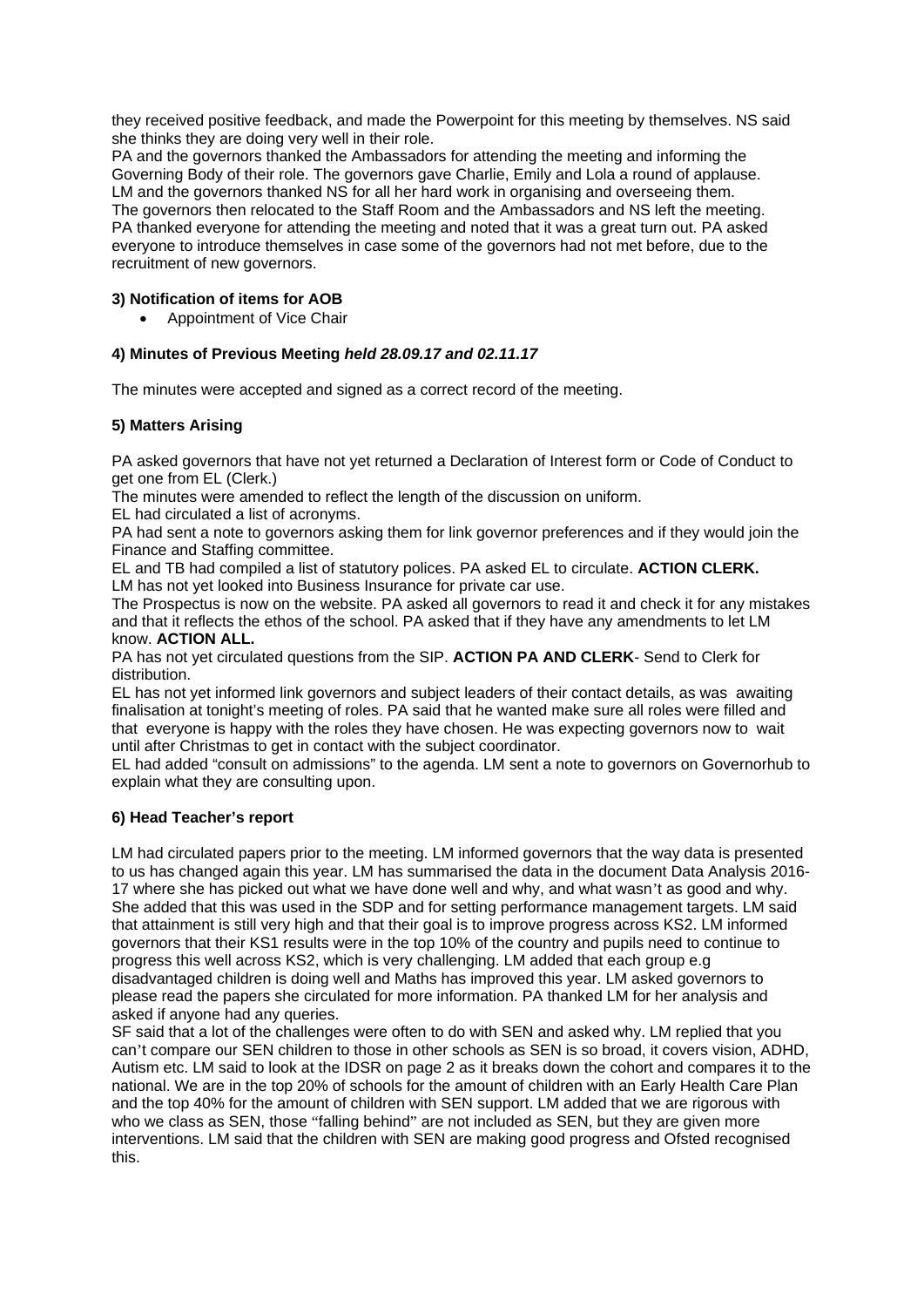SF enquired about the amount of Disadvantaged children. LM replied that there is a mistake in the report as it only included those who are currently getting free school meals, as it should include those who have ever received free school meals.

CH identified that there are new terms: Floor and Coasting. LM referred to the front page of the IDSR. LM explained that it looks like we are 'Coasting' for Writing progress; this is due to a Swindon-wide issue with writing moderation. LM said this will be "green" when it is validated next year, but that progress is a real challenge. SF asked why and LM answered that the old KS1 scores do not match the new KS2 scores, for example an old level 3 at KS1 used to mean you would expect Level 5 at the end of KS2, now they would expect Greater Depth which is similar to the old Level 6. CS added that achieving Greater Depth is very hard and it is a national problem. LM said that overall the results are great.

CH enquired about the low, middle, high terminology. LM informed governors that in KS1 for reading, writing and maths there were only 2 low attainers in the year group. LM said this will be validated in December and there will be some changes e.g there are new children.

SF asked if Science was measured as she recalls Ofsted mentioning Science as an area to improve. LM replied that it is not tested anymore. CS replied that Ofsted wanted more writing in Science, which has been done, and for governors to have a better knowledge of Science in school.

CH reassured new governors that they shouldn't worry about asking questions, that after a couple of years it will get easier to understand data.

FW said she felt there is a big focus on reading across the school and asked if there is the same focus on Maths. LM replied that there is, it is just not as visible to an Early Years parent. CS agreed, stating that there is a Maths Whizz mental maths competition and times tables homework as they get older. SF agreed that there is more Maths work to do at home with your children as they move up the school. CS said that reading is crucial to be able to decode written problems and read test papers. LM said that they have made changes to the planning and teaching of Maths to enable pupils to set their own level of challenge. CS informed governors that there will be a new online times tables test where children in year 4 will be tested in all times tables to 12.

PA summarised saying where the data analysis is highlighting areas for improvement, this is all be captured within the SDP and therefore contains no surprises. PA reminded governors that the SDP will be reviewed at the next meeting. PA thanked LM for her data report.

## **7) SATs Targets 2018**

LM informed governors that the targets for KS1 and Year 4 have been set from prior attainment and are very aspirational targets. The year 6 targets are set based on results at the end of KS1. For example, in reading 94% should reach Expected and 53% meet Greater Depth because that is what they achieved in reading in Year 2. FW asked if there was still a big focus on reading is KS2 and CS replied that there is, they still expect daily reading. LM said that they will do everything they can to help the children make the best progress, in a healthy way.

CH commented on the fact that lower down the school they have lower targets and asked if this was to do with the new curriculum. LM replied that it is, as the new curriculum is harder, however the targets are still higher than a lot of schools. CS added that it can depend on the cohort too, as each cohort has different percentages of SEN.

LM informed governors that EYFS targets are based on previous results for other years. LM had circulated the Baseline Data prior to the meeting. LM noted that this year's cohort is different to previous years due to 31% of children having EAL in EYFS, whereas elsewhere across school the percentage of EAL is 12%. LM said that Caroline Valderey, the EYFS Phase Leader, said this has affected the Baseline Data however they will make progress throughout the year, although attainment may be lower than previous years. FW noticed that the currently 44.29% are at Expected for Reading and asked what this would have been previously. LM replied about 70%. FW said that they should show good progress as their baseline is lower. LM added that Caroline Valderey is expecting to be moderated as we have not been moderated in EYFS for 5 years so EAL will be taken heavily into consideration. LM said that in a few years they will use Early Years Data to show progress from baseline to year 6. CH noticed a typo in the percentages, LM will amend.

## **8) Safeguarding audit**

The latest version of the Safeguarding and Child Protection policy and procedures had been circulated prior to the meeting. CS informed governors that the school pay for a safeguarding Consultant, Sarah Turner, to keep them up to date. CS said that this time last year Sarah came in for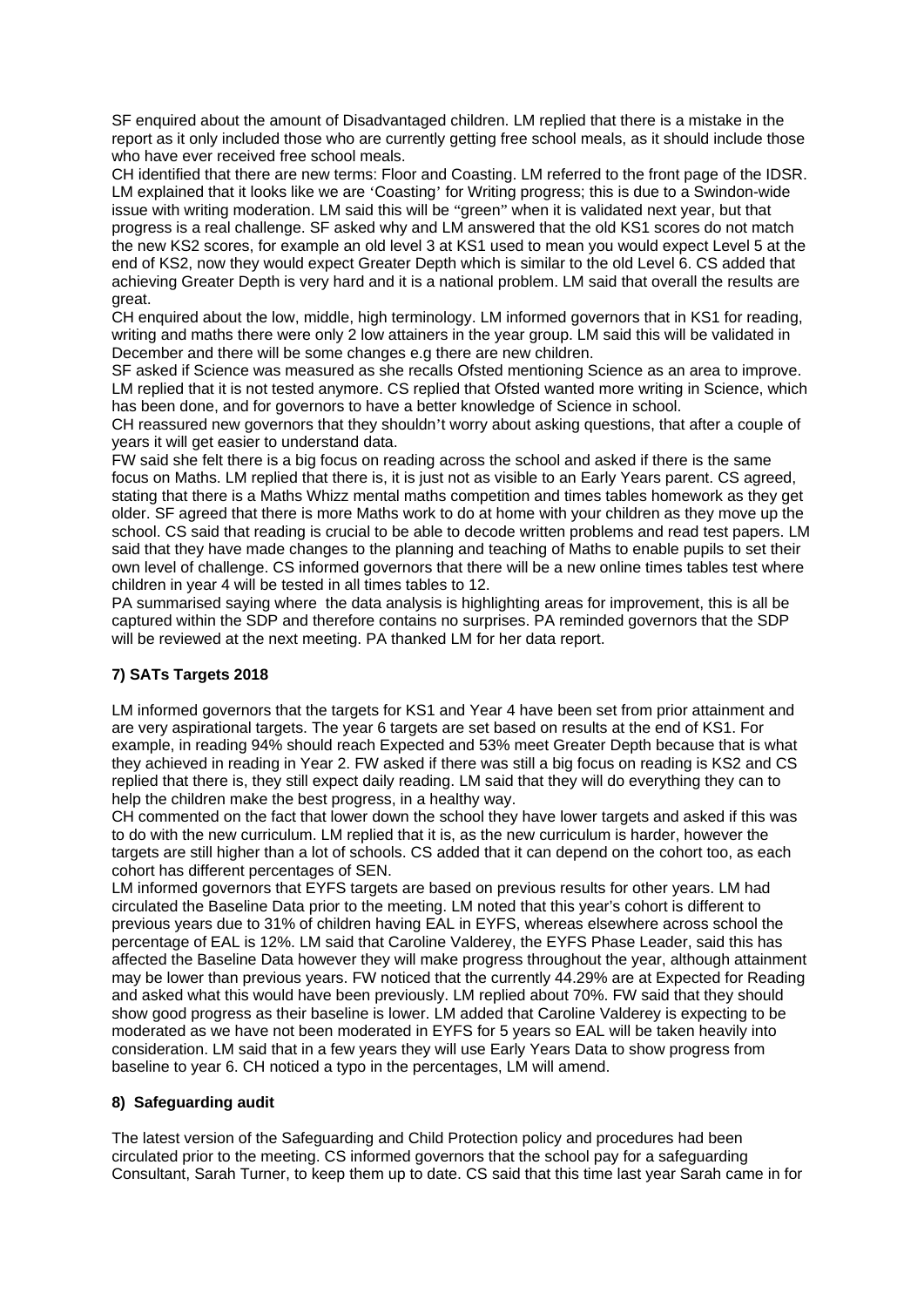a Safeguarding audit and helped form an action plan. CS said Ofsted were very pleased with how Safeguarding was being done, however there is no room for complacency. CS informed governors that she has begun the audit process, forming interim targets, which will be verified in January. CS informed governors that the audit is based on the document Keeping Children Safe in Education. CS will send this to EL to circulate. **ACTION CS AND CLERK.** CP said last year she sent governors a quiz to prove they have read the document, which is a governor responsibility and Ofsted will focus on governor knowledge. CS will send this out again. **ACTION CS.** CS has also been working on adding Child Protection and Safeguarding statements into other corresponding policies e.g Anti-bullying. PA enquired about the Hayes online child protection training, as new governors would not have done it. CS told governors that two years ago all staff and governors completed the training, which takes approximately an hour and a half. Staff are being refreshed in meetings and through CS's Safeguarding newsletter, however CS said that they are thinking of a suitable time for everyone to retake it. CH asked how often it should be done. LM replied that the policy says "regularly." CS said CHa has a list of all who have and have not completed the training. CS asked EL to send CHa a list of all the new governors so that they can be sent passwords. **ACTON CLERK.** PA informed governors that the training can be done in several sessions and it has links to other documents to help gain depth of knowledge. PA thanked CS.

## **9) Feedback from Finance and Staffing Committee**

The minutes have been circulated to all governors. PA informed governors that Simon Morrison from the auditors Bishop Fleming attended the meeting to give an overview of the accounts and feedback on the audit process. Simon had said that the Audit process went well and Cathy was well prepared. PA said this year Simon provided a summary of the key points on the accounts. PA will send to EL to circulate to all governors. **ACTION PA AND CLERK.** PA informed governors that this year the budget is on track with not too many variances. PA said the overarching concern is the financial situation going forward and being able to fund expenditure going forward. PA explained that we will be getting more funding next year due to Fairer Funding, we will know how much after Christmas. PA said that Lethbridge is currently the lowest funded school in Swindon on a per pupil basis , but will receive the highest increase, albeit it closes the gap LM said that this is very good news. PA informed governors that school had worked hard work at getting as many school places filled before the census date, so that they it would receive better funding.

PA informed governors that DM has now taken on the role of Chair of Finance and Staffing. There were no staffing issues to report.

PA explained the current premises bids. The first phase of the toilets refurbishment has been completed; the second phase will take place during and after the Christmas holidays. SF enquired about soap. CW replied that the new toilets are being fitted with foam dispensers. PA said that there will be some disruption, which will be kept to a minimum, for example KS2 children will need to use staff toilets for a while. PA said that as a result of this work space will be created in order to have a library which Friends of Lethbridge has put 12k towards for building. PA said this is a welcome resource for the school. PA informed governors that this year's capital bid is to replace outdated heating system with a modern temperature control system across the whole school. CW explained that they have gone out for tender and had a response from five companies, three have been into school. CW said the bid will be need to be submitted before the Christmas holidays and we will find out if the bid has been successful in April. LM asked how much the companies have predicted the cost at. CW said it would be in the region half a million pounds. CW said that although the boilers work, some are very old and need replacing. PA added that the school does receive complaints about the temperature upstairs in the summer, which will must have an educational impact. CW informed governors that replacing the heating will be a two year process as pipes in every room will need replacing. CW said that if the bid is unsuccessful, they will redraft the letter and try again, as they were not successful first time for the toilets bid. NM asked how often they can bid. CW said once a year. JD asked when the work would start. CW replied that it would start in the summer holidays. LC asked if the tender had closed. CW replied that it closes this week and he will find out on Friday what the cost will be. PW said they should make savings through energy efficiency. CW replied that the school will but has to take out a notional loan and pay the amount of money they save on this . CW informed governors that this is the largest bid they have asked for. PA said they will manage the finances to make sure the contractors stay within budget. PA said sometimes you need to pay some of the costs yourself, however we haven't had to pay towards the toilets so far. PA thanked CW for his premises update.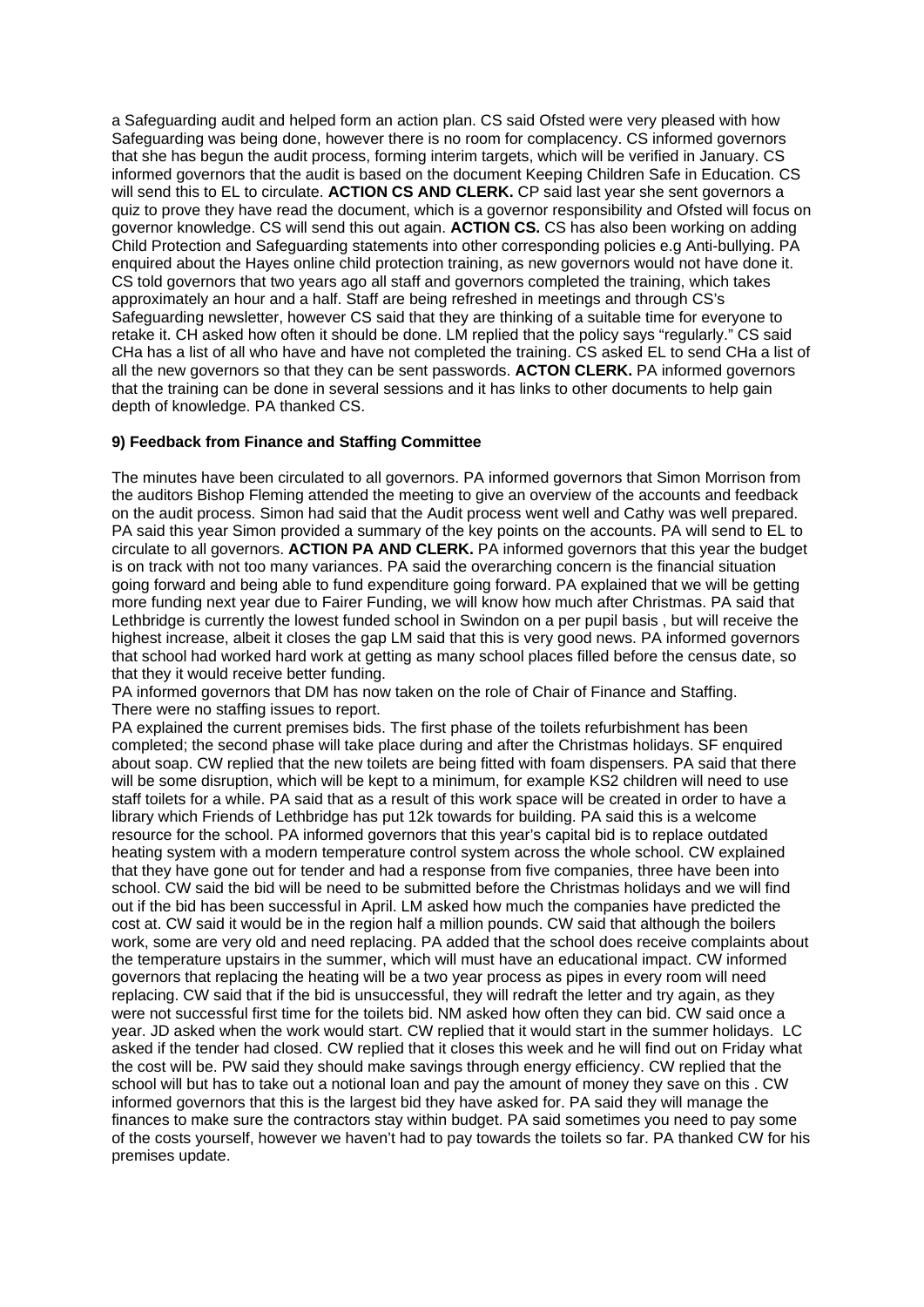## **10) Health and Safety report**

PA asked CW if there had been any Health and Safety issues. CW replied that there had been no issues. CW informed governors that they had their first fire drill of the year last week which went well as everyone was out of school and accounted for in under four minutes. PW asked what the target time is, and LM asked CW what our best time was. CW replied that the best time was three minutes and twenty seconds, fire officers are happy with getting everyone out in under four minutes. LM added that the four minutes it took last week included taking the register of every class. CW said that generally they are always all out of the building in three minutes. CW informed governors that there is a Premises and Health and Safety meeting taking place on Monday with key members of staff.

## **11) Pupil Premium plan 2017-18**

The Pupil Premium plan was circulated prior to the meeting. LM asked if anyone had any questions. KM asked if there was a mistake, when they refer to year group 6, do they mean year 5. LM replied that it is correct; it is referring to last year's attainment. LM said that she will change this to "most recent attainment" to make it clearer. **ACTION LM.** KM said that there are no children receiving Pupil Premium in Year 6 and as there is an amount allocated in the budget for transition to Secondary School it may need relocating. CS agreed, stating that there were 13 children in last year's year 6 receiving pupil premium, CS asked CH if she knew how many currently receive it in year 6. CH replied that she did not know a figure but there are a few. CC agreed, stating that there are definitely some children with pupil premium in her class.

### **12) Policies**

- *Consult on Attendance policy*
- *Review Pupil Premium, Child Protection/Safeguarding, Whistle blowing, Medical Conditions, SEND, Prospectus*

LM had sent a note on Governorhub to explain to governors that there has been a statutory change to admissions: parents of summer born children can now request that their child starts in reception a year later. Previously, if they started school a year later they would go straight into year one. LM circulated Swindon Borough Council guidance; she said she feels it is best to follow their guidance. LM said that a request would need evidence from professionals to support it. LM asked if governors were happy for our Admissions policy change to include this. Governors agreed. LM also asked if governors wanted to add Children of Staff as a criteria in the Admissions policy. LM said she did not mind either way and was happy to go with a governor decision. LM said the policy would state that the staff must have been employed by Lethbridge for at least two years. CS said that as an employer, it is good to be family friendly and it will attract women returning to work or men who have childcare responsibilities. AM agreed, saying that it looks good for staff to show their confidence in the school and their children and as it a large school, they will not encounter their own children too much. CS said that teachers and TA's do not work in the same class as their child. JD agreed that it is a sensible idea as an employer. LC agreed that it looks good in the community. CS added that it would help staff attend their own children's school events. LM agreed. KM enquired if this criteria would go after Siblings but before Catchment area. LM replied yes. FW said that spaces must not be as limited since Croft school opened. LM added that Croft have Children in Staff as a criteria in their policy. PA said that the only criticism would be if a pupil in the catchment area did not get a place and a child of a staff member did. LM replied that they are not expecting an influx of staff children as there are not many staff who have children that have not started school yet. LM said that any complaints would got through the appeals procedure, which would check that the policy was followed correctly. PA asked governors if they were all in agreement of adding the Children of Staff as a criteria in the Admissions policy. All governors agreed.

LM informed governors that the other policies have not changed significantly since their last review. PA asked if anyone had noticed any mistakes or issues. No one had. The policies were approved.

#### **13) Governor Updates**

The Link Governor roles were confirmed, as follows: PA- Health and Safety and Safeguarding FW- Humanities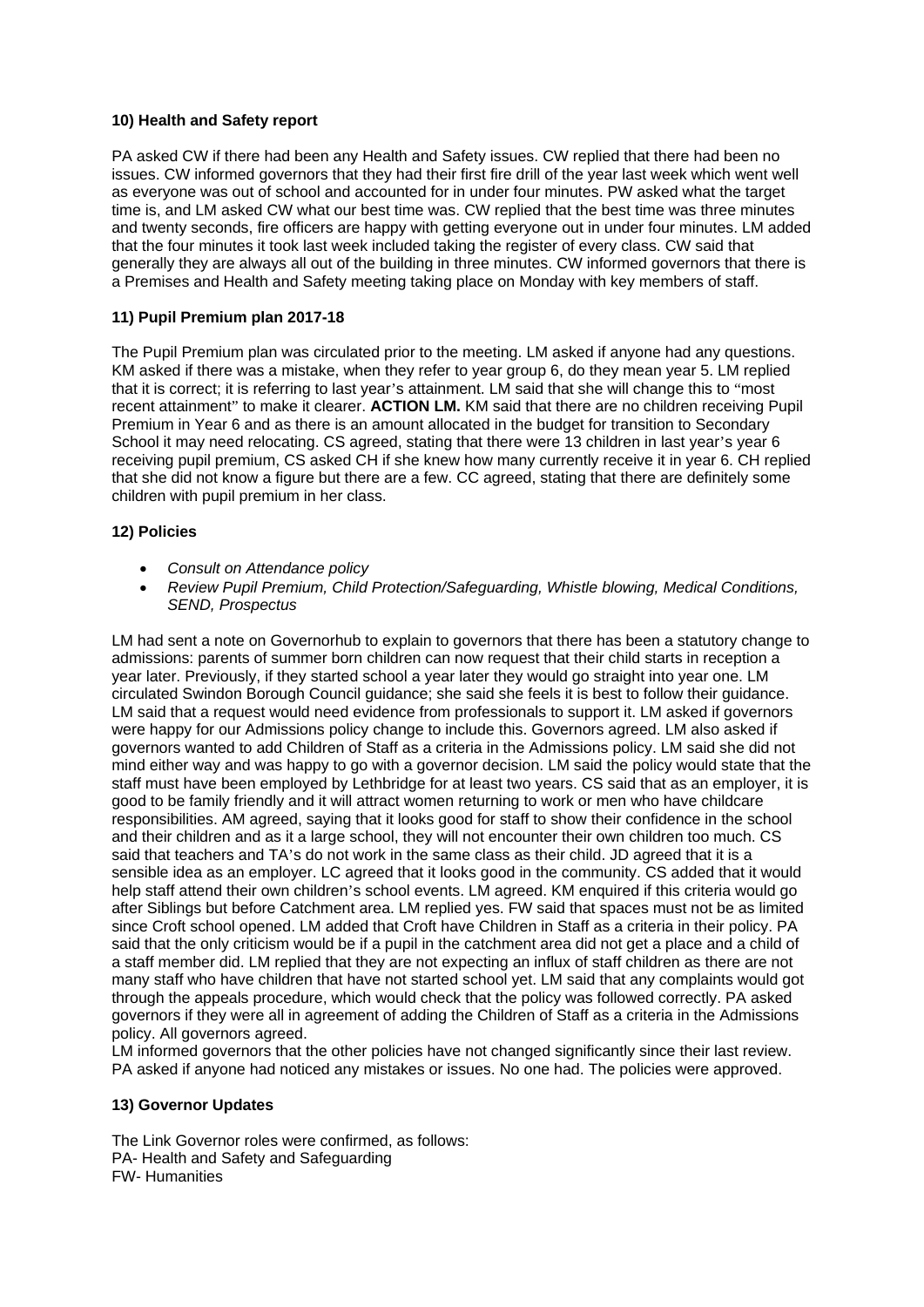AD- Arts CH- Sport SF- English JD- Modern Foreign Languages LS- Disadvantaged Pupils AS- Early Years NM and AM- Science, Technology, Engineering and Maths KM- SEN

PA reminded link governors that their role was not to become necessarily become an "expert" on the subject but was is to see the plan for their subject and follow up on actions to be implemened and thie outcomes and to make suggestions (Critical Friend). PA asked EL to inform link governors of the member of staff to contact, and vice versa. **ACTION CLERK.** PA reminded link governors to ask himself, KM or EL if they needed any assistance.

PA asked if any governors would join the Finance and Staffing committee. PW, AS, CH and AD volunteered. PA thanked them and reminded governors that, as well as finance, they discuss staffing and premises issues.

PA asked governors if they had attended any training. NM, LC, AD and FW said they are all booked onto new governor's training on the 9<sup>th</sup> March. PA thanked governors for booking onto the training and reminded governors to read the briefings from Governor Support which included training opportunities. He added that there may be training from Keith Defter within our school partnership group.

### **14) Report on Head Teacher's performance review**

PA informed governors that LM's performance review has taken place, with an external advisor to assist them. They discussed LM's targets, which were all met, and new targets have been set for this year, to include Leadership and Management, Pupil Progress and one other target. PA informed governors that they have a statutory responsibility to complete the performance review by the end of December.

LM informed governors that teachers' performance management has taken place and targets have been set and pay rises granted. There were two applications for moving to upper pay scale and they were both granted.

#### **15) AOB**

PA informed governors that he is pleased to say that KM has agreed to continue on as a governor after completing her four year term. PA said that KM has agreed to continue as Vice Chair until the end of the academic year, as there were no other nominations for the role.

#### **16) Date of next meeting**: *Thursday 1st February 2018 at 7pm.*

#### **17) Close of Meeting** *To be followed by AGM*

PA closed the meeting at 8.55pm.

| <b>Detail</b> | <b>Allocated to</b> | <b>Action</b>                                 |
|---------------|---------------------|-----------------------------------------------|
| Minute 5      | Clerk               | Circulate statutory policy review list        |
|               | All                 | Read school prospectus                        |
|               | PA and Clerk        | Circulate questions from SIP                  |
| Minute 8      | CS and Clerk        | Circulate Keeping Children Safe in Education  |
|               | CS.                 | Circulate quiz                                |
|               | Clerk               | Send CHa list of governor email addresses for |
|               |                     | Hayes online training                         |
| Minute 9      | <b>PA and Clerk</b> | Circulate key points document from Bishop     |
|               |                     | <b>Fleming</b>                                |
| Minute 11     | LМ                  | Amend PP plan to "most recent attainment"     |

*Matters Arising:*